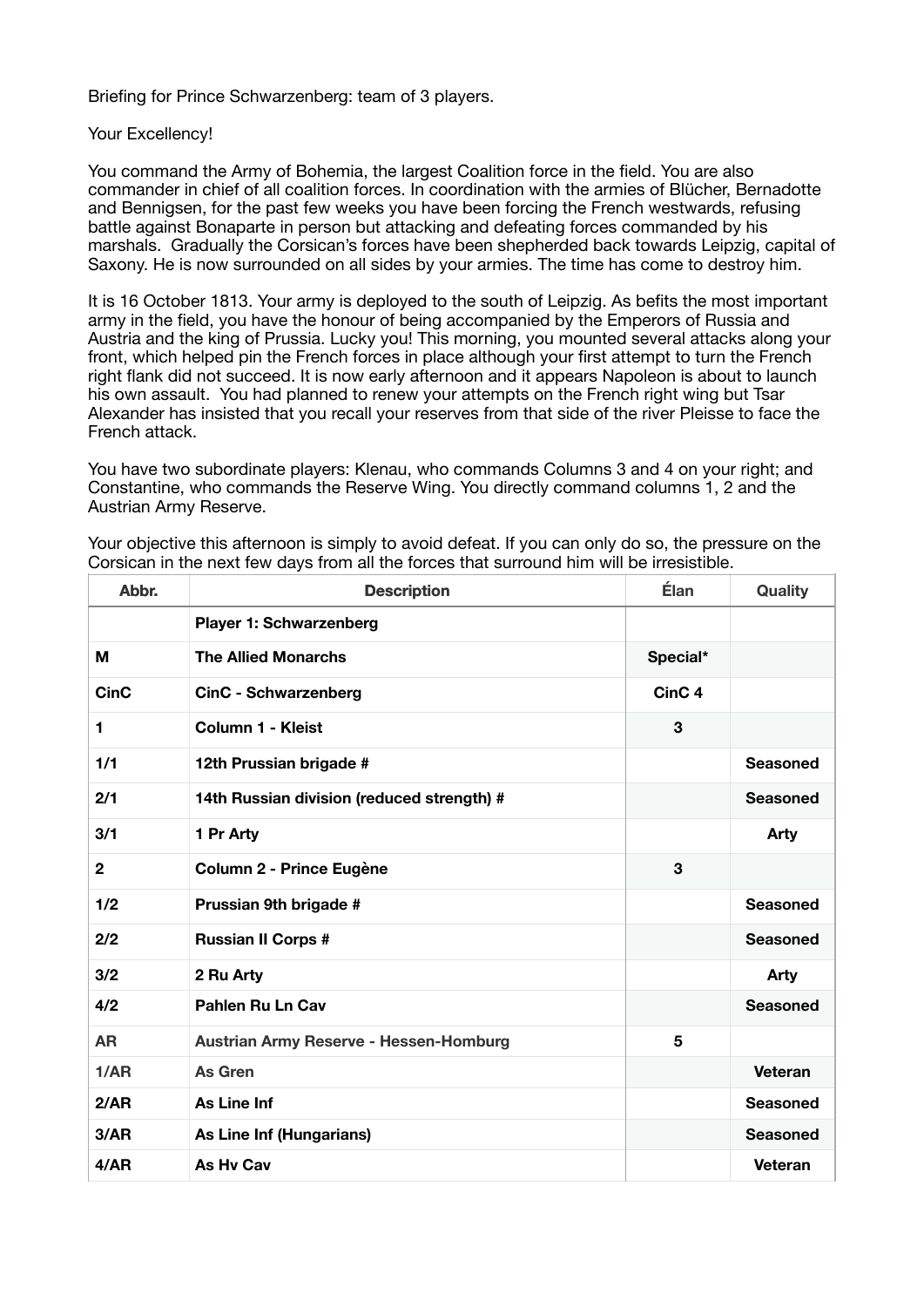| Abbr.     | <b>Description</b>                                                                                                                                                                                                                                                                                                  | <b>Élan</b> | Quality         |
|-----------|---------------------------------------------------------------------------------------------------------------------------------------------------------------------------------------------------------------------------------------------------------------------------------------------------------------------|-------------|-----------------|
|           | Schwarzenberg has 4 élan points that he can allocate to<br>subordinates within 36" (max 1 per turn)                                                                                                                                                                                                                 |             |                 |
| $^\star$  | The Allied monarchs are placed on the hill south of<br>Guldengossa. They may not move and do not command<br>any units. Any friendly units within 8" that are involved in<br>combat may each re-roll one failed attack die. If the<br>monarchs are contacted by enemy units the Allies<br>immediately lose the game. |             |                 |
| #         | Units marked # have already taken losses. Each begins with<br>D2 losses already marked.                                                                                                                                                                                                                             |             |                 |
|           |                                                                                                                                                                                                                                                                                                                     |             |                 |
|           | Player 2: Klenau                                                                                                                                                                                                                                                                                                    |             |                 |
| 3         | Column 3 - Gortchakov                                                                                                                                                                                                                                                                                               | 3           |                 |
| 1/3       | <b>Russian 5th division #</b>                                                                                                                                                                                                                                                                                       |             | <b>Seasoned</b> |
| 2/3       | Prussian 10th brigade #                                                                                                                                                                                                                                                                                             |             | <b>Seasoned</b> |
| 4         | Column 4 - Klenau                                                                                                                                                                                                                                                                                                   | 5           |                 |
|           | <b>Austrian IV Corps, Klenau</b>                                                                                                                                                                                                                                                                                    |             |                 |
| 1/4       | <b>As Lt Div</b>                                                                                                                                                                                                                                                                                                    |             | <b>Seasoned</b> |
| 2/4       | As Ln Inf#                                                                                                                                                                                                                                                                                                          |             | <b>Seasoned</b> |
| 3/4       | As Ln Inf                                                                                                                                                                                                                                                                                                           |             | <b>Seasoned</b> |
| 4/4       | As Ln Inf#                                                                                                                                                                                                                                                                                                          |             | <b>Seasoned</b> |
| 5/4       | As Ln Cav                                                                                                                                                                                                                                                                                                           |             | Veteran         |
| 6/4       | 4 As Arty                                                                                                                                                                                                                                                                                                           |             | <b>Arty</b>     |
| 7/4       | Prussian 11th brigade                                                                                                                                                                                                                                                                                               |             | <b>Seasoned</b> |
| 8/4       | Pr Hv Cav                                                                                                                                                                                                                                                                                                           |             | <b>Veteran</b>  |
| #         | Units marked # have already taken losses. Each begins with<br>D2 losses already marked.                                                                                                                                                                                                                             |             |                 |
|           |                                                                                                                                                                                                                                                                                                                     |             |                 |
|           | <b>Player 3: Constantine</b>                                                                                                                                                                                                                                                                                        |             |                 |
| <b>RW</b> | <b>Reserve Wing - Constantine</b>                                                                                                                                                                                                                                                                                   | $4**$       |                 |
| 3G        | 3rd Grenadier Corps - Raevsky                                                                                                                                                                                                                                                                                       | 5           |                 |
| 1/3G      | <b>Ru Gren</b>                                                                                                                                                                                                                                                                                                      |             | Veteran         |
| 2/3G      | <b>Ru Gren</b>                                                                                                                                                                                                                                                                                                      |             | Veteran         |
| 3/3G      | <b>Ru Arty</b>                                                                                                                                                                                                                                                                                                      |             | <b>Arty</b>     |
| 5Gd       | 5th Guard Corps - Yermolov                                                                                                                                                                                                                                                                                          | 5           |                 |
| $1/5$ Gd  | <b>Ru Gd Inf</b>                                                                                                                                                                                                                                                                                                    |             | <b>Elite</b>    |
| $2/5$ Gd  | <b>Ru Gd Inf</b>                                                                                                                                                                                                                                                                                                    |             | <b>Elite</b>    |